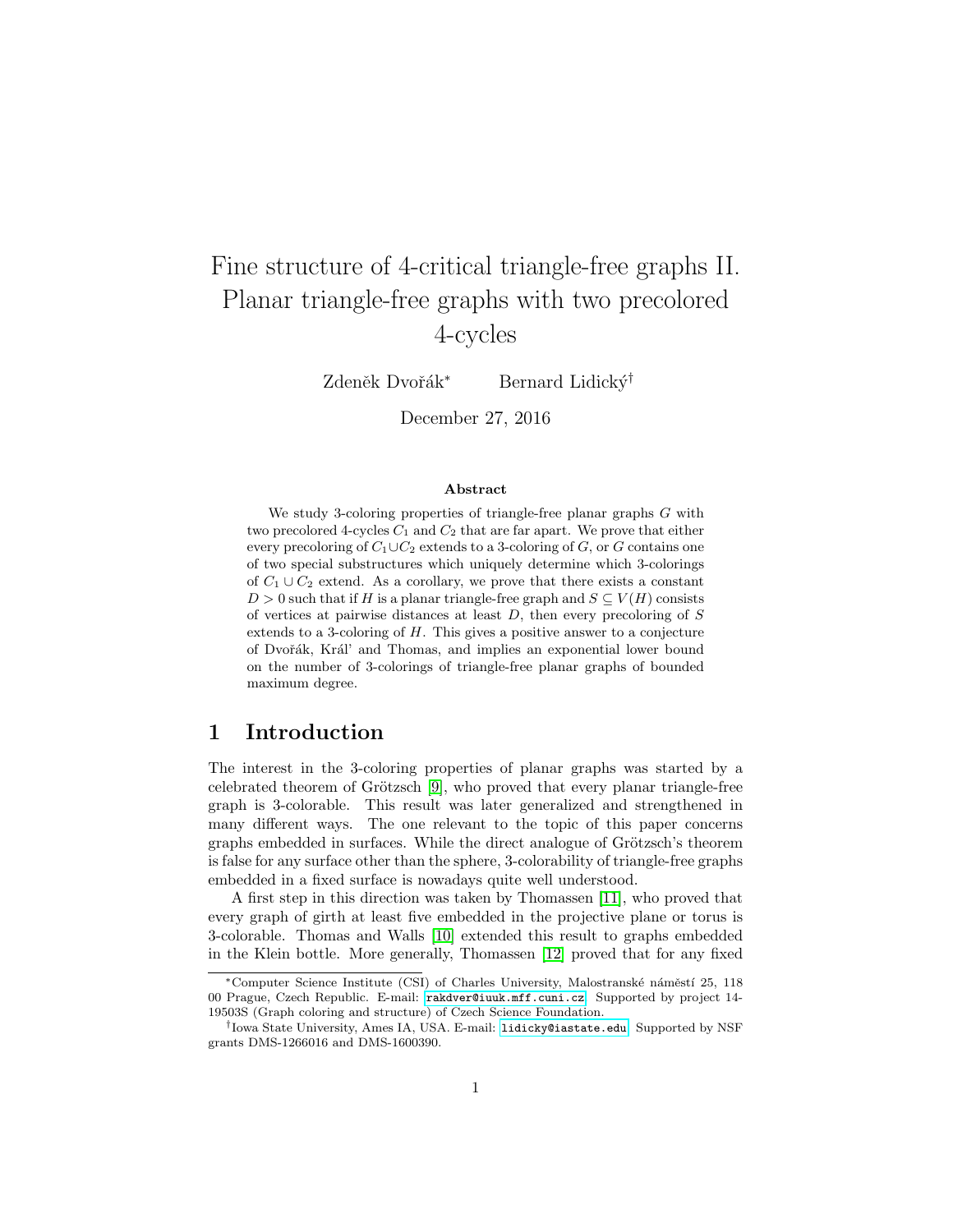surface  $\Sigma$ , there are only finitely many 4-critical graphs of girth at least 5 that can be drawn in  $\Sigma$  (a graph G is 4-*critical* if it is not 3-colorable, but every proper subgraph of G is 3-colorable). In other words, there exists a constant  $c_{\Sigma}$  such that if a graph of girth at least 5 drawn in  $\Sigma$  is not 3-colorable, then it contains a subgraph with at most  $c_{\Sigma}$  vertices that is not 3-colorable. Thomassen's bound on  $c_{\Sigma}$  is double exponential in the genus of  $\Sigma$ . This was improved by Dvořák, Král' and Thomas [\[2\]](#page-10-0), who gave a bound on  $c_{\Sigma}$  linear in the genus of  $\Sigma$ .

In follow-up papers [\[3,](#page-11-4) [5\]](#page-11-5), they also described structure of triangle-free graphs on surfaces with respect to 3-coloring. Essentially, they show that such a graph (without non-facial contractible 4-cycles, whose interiors can be cleaned out without affecting 3-colorability) can be cut into a bounded number of pieces, each of them satisfying one of the following: every 3-coloring of the boundary of the piece  $H$  extends to a 3-coloring of  $H$ ; or a 3-coloring of the boundary of the piece  $H$  extends to a 3-coloring of  $H$  if and only if it satisfies a specific condition ("winding number constraint"); or the piece is homeomorphic to the cylinder and either all the faces of the piece have length 4, or both boundary cycles of the piece have length 4 (the cylinder is the sphere with two holes). While the first two possibilities for the pieces of the structure give all the information about their 3-colorings, in the last subcase the information is much more limited.

The aim of this series of papers is to fix this shortcoming. Let us remark that we cannot eliminate this subcase entirely—based on the construction of Thomas and Walls [\[10\]](#page-11-2), one can find 4-critical triangle-free graphs  $G_1, G_2, \ldots$  drawn in a fixed surface  $\Sigma$ , such that for any  $i \geq 1$ ,  $G_i$  contains two non-contractible 4-faces bounding a subset  $\Pi$  of  $\Sigma$  homeomorphic to the cylinder, such that at least i 5-faces of G are contained in Π. Such a class of graphs cannot be described using only the first two subcases of the structure theorem.

The main problem studied in this paper concerns describing subgraphs of 4-critical triangle-free graphs embedded in the cylinder with rings of length 4. The exact description of such subgraphs under the additional assumption that all  $(\leq 4)$ -cycles are non-contractible was given by Dvořák and Lidický [\[6\]](#page-11-6). Even this special case is rather involved (in addition to one infinite class of such graphs mentioned in the previous paragraph, there are more than 40 exceptional graphs) and extending it to the general triangle-free case would be difficult. However, in the applications it is mostly sufficient to deal with the case that the boundary 4-cycles of the cylinder are far apart, and this is the case considered in this paper. With this restriction, it turns out that there are only two infinite classes of critical graphs.

Before stating the result precisely, let us mention one application of this characterization.

<span id="page-1-0"></span>**Lemma 1.1.** There exists a constant  $D \geq 0$  with the following property. Let G be a plane triangle-free graph, let  $C$  be a 4-cycle bounding a face of  $G$  and let  $v$ be a vertex of G. Let  $\psi$  be a 3-coloring of  $C + v$ . If the distance between C and v is at least D, then  $\psi$  extends to a 3-coloring of G.

This confirms Conjecture 1.5 of Dvořák et al.  $[4]$ , who also proved that this implies the following more interesting result (stated as Conjecture 1.4 in [\[4\]](#page-11-7)).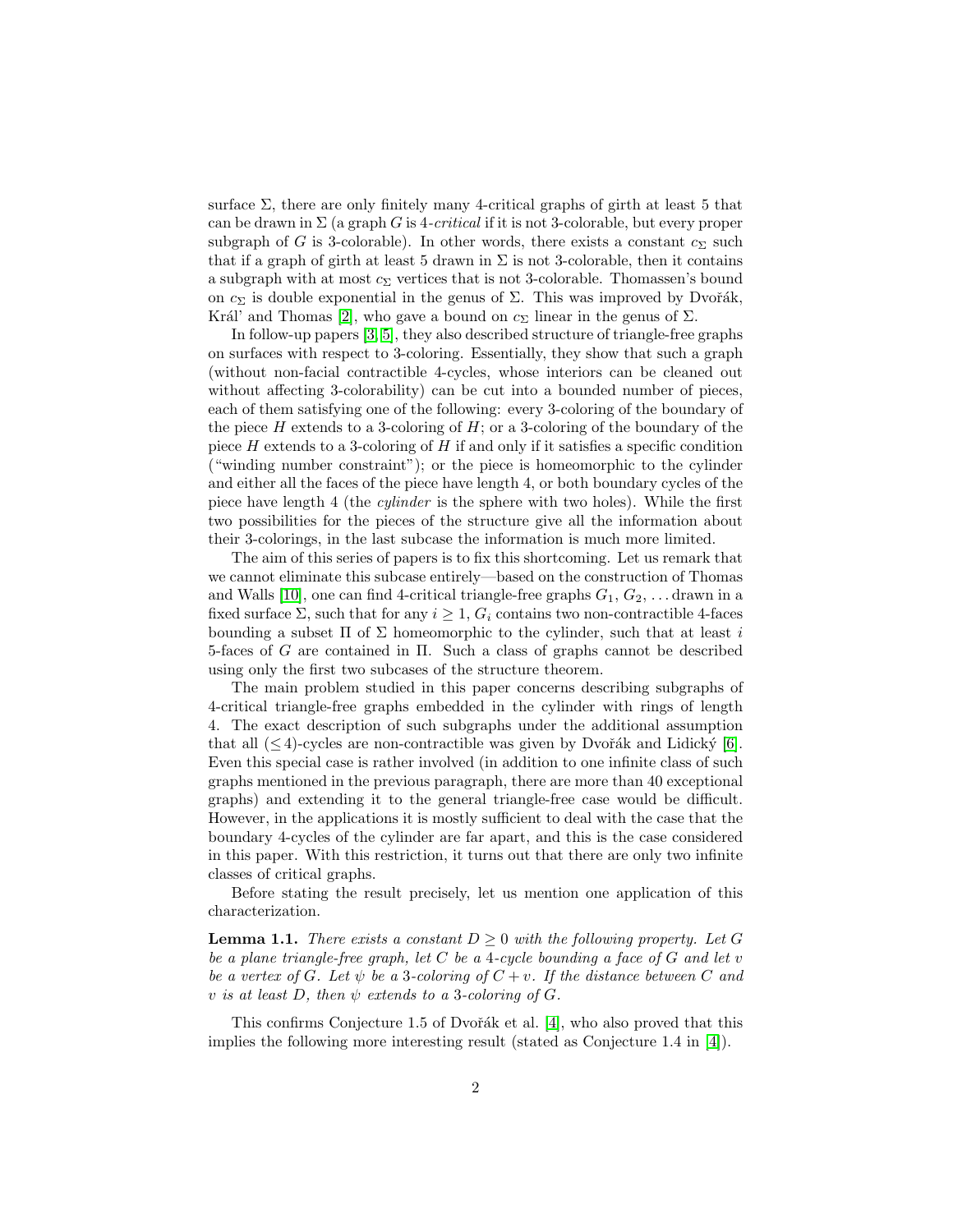

<span id="page-2-1"></span>Figure 1: Some Thomas-Walls graphs. Notice that  $T_4$  has two embeddings.

<span id="page-2-0"></span>**Corollary 1.2.** There exists a constant  $D \geq 0$  with the following property. Let G be a planar triangle-free graph, let S be a set of vertices of G and let  $\psi : S \to \{1,2,3\}$  be an arbitrary function. If the distance between every two vertices of S is at least D, then  $\psi$  extends to a 3-coloring of G.

Thomassen [\[13\]](#page-11-8) conjectured that all triangle-free planar graphs have exponentially many 3-colorings. If G is an *n*-vertex graph of maximum degree at most  $\Delta$ , then there exists a set  $S \subseteq V(G)$  of size at least  $n/\Delta^D$  such that the distance between every two vertices of  $S$  is at least  $D$ . Hence, Corollary [1.2](#page-2-0) implies that this conjecture holds for triangle-free planar graphs of bounded maximum degree.

**Corollary 1.3.** Let  $D$  be the constant of Corollary [1.2.](#page-2-0) If  $G$  is an n-vertex planar triangle-free graph of maximum degree at most  $\Delta$ , then G has at least  $\left(3^{1/\Delta^D}\right)^n$  distinct 3-colorings.

Let us now introduce a few definitions. The *disk* is the sphere with a hole. In this paper, we generally consider graphs embedded in the sphere, the disk, or the cylinder. Furthermore, we always assume that each face of the embedding contains at most one hole, and if a face contains a hole, then the face is bounded by a cycle, which we call a ring. Note that the rings do not have to be disjoint. Let C be the union of the rings of such a graph  $G$  (C is empty when G is embedded in the sphere without holes). We say that G is critical if  $G \neq C$  and for every proper subgraph  $G'$  of G such that  $C \subseteq G'$ , there exists a 3-coloring of  $C$  that extends to a 3-coloring of  $G'$ , but not to a 3-coloring of  $G$ ; that is, removing any edge or vertex not belonging to C affects the set of precolorings of C that extend to a 3-coloring of the graph.

We construct a sequence of graphs  $T_1, T_2, \ldots$ , which we call Thomas-Walls graphs (Thomas and Walls [\[10\]](#page-11-2) proved that they are exactly the 4-critical graphs that can be drawn in the Klein bottle without contractible cycles of length at most 4). Let  $T_1$  be equal to  $K_4$ . For  $n \geq 1$ , let uv be any edge of  $T_n$  that belongs to two triangles and let  $T_{n+1}$  be obtained from  $T_n - uv$  by adding vertices x, y and z and edges  $ux, xy, xz, vy, vz$  and  $yz$ . The first few graphs of this sequence are drawn in Figure [1.](#page-2-1) For  $n \geq 2$ , note that  $T_n$  contains unique 4-cycles  $C_1 = u_1 u_2 u_3 u_4$  and  $C_2 = v_1 v_2 v_3 v_4$  such that  $u_1 u_3, v_1 v_3 \in E(T_n)$ . Let  $T'_n = T_n - \{u_1u_3, v_1v_3\}$ . We also define  $T'_1$  to be a 4-cycle. We call the graphs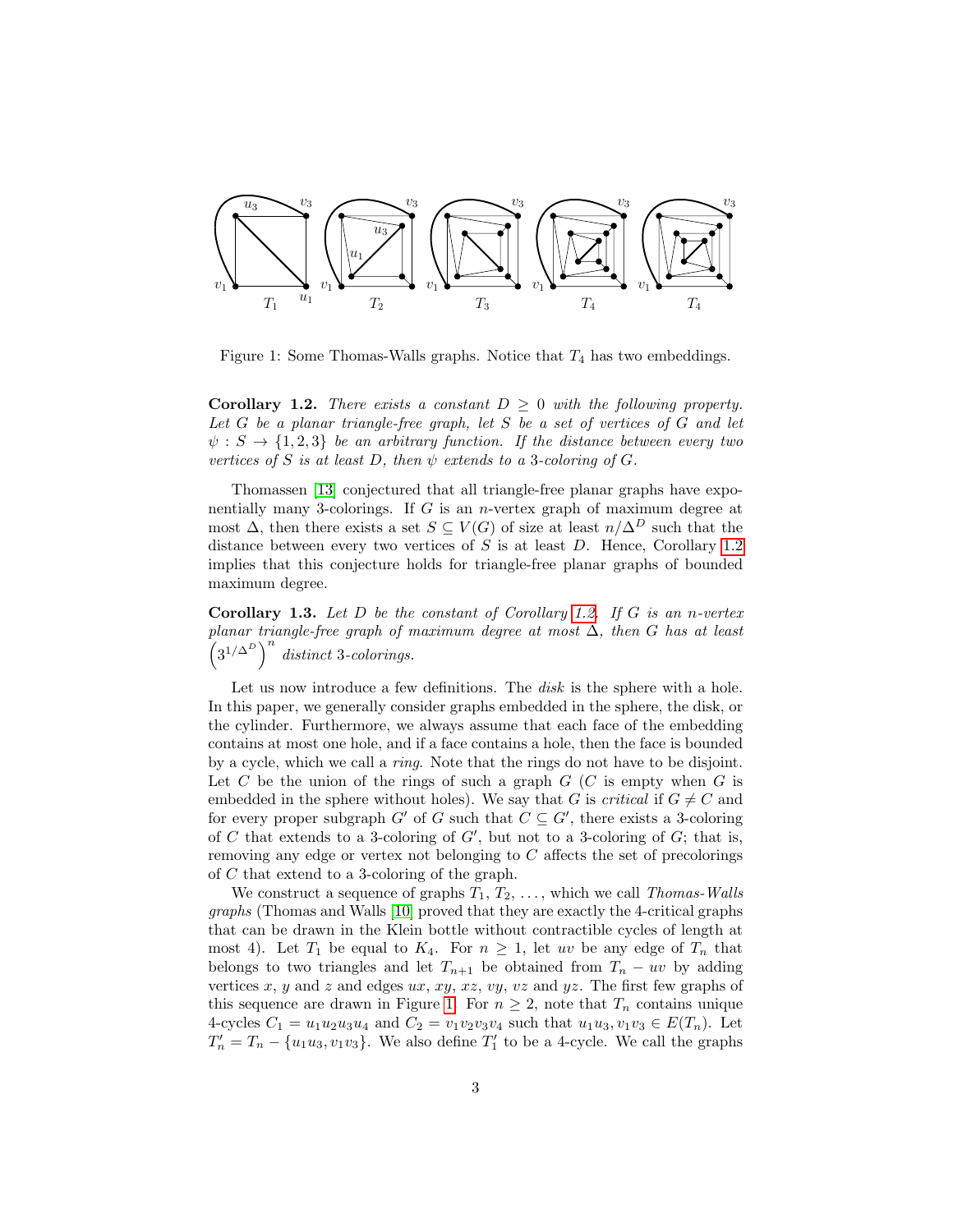$T_1', T_2', \ldots$  reduced Thomas-Walls graphs, and we say that  $u_1u_3$  and  $v_1v_3$  are their *interface pairs*. Note that  $T'_n$  has an embedding in the cylinder with rings  $C_1$  and  $C_2$ .

A patch is a graph drawn in the disk with ring  $C$  of length 6, such that  $C$ has no chords and every face of the patch other than the one bounded by C has length 4. Let G be a graph embedded in the sphere, possibly with holes. Let  $G'$  be any graph which can be obtained from  $G$  as follows. Let  $S$  be an independent set in  $G$  such that every vertex of  $S$  has degree 3. For each vertex  $v \in S$  with neighbors x, y and z, remove v, add new vertices a, b and c and a 6-cycle  $C = xaybzc$ , and draw any patch with ring C in the disk bounded by C. We say that any such graph  $G'$  is obtained from  $G$  by patching. This operation was introduced by Borodin et al. [\[1\]](#page-10-1) in the context of describing planar 4-critical graphs with exactly 4 triangles.

Consider a reduced Thomas-Walls graph  $G = T'_n$  for some  $n \geq 1$ , with interface pairs  $u_1u_3$  and  $v_1v_3$ . A patched Thomas-Walls graph is any graph obtained from such a graph G by patching, and  $u_1u_3$  and  $v_1v_3$  are its interface pairs (note that  $u_1, u_3, v_1$ , and  $v_3$  have degree two in  $G$ , and thus they are not affected by patching).

Let G be a graph embedded in the cylinder, with the rings  $C_i = x_i y_i z_i w_i$  of length 4, for  $i = 1, 2$ . Let  $y_i'$  be either a new vertex or  $y_i$ , and let  $w_i'$  be either a new vertex or  $w_i$ . Let G' be obtained from G by adding 4-cycles  $x_i y_i' z_i w_i'$ forming the new rings. We say that  $G'$  is obtained by framing on pairs  $x_1z_1$ and  $x_2z_2$ .

Let G be a graph embedded in the cylinder with rings  $C_1$  and  $C_2$  of length 3, such that every other face of  $G$  has length 4. We say that such a graph G is a  $(3,3)$ -quadrangulation. Let G' be obtained from G by subdividing at most one edge in each of  $C_1$  and  $C_2$ . We say that such a graph  $G'$  is a near  $(3, 3)$ -quadrangulation.

We say that a graph  $G$  embedded in the cylinder is *tame* if  $G$  contains no contractible triangles, and all triangles of G are pairwise vertex-disjoint. The main result of this paper is the following.

<span id="page-3-0"></span>**Theorem 1.4.** There exists a constant  $D \geq 0$  such that the following holds. Let G be a tame graph embedded in the cylinder with rings  $C_1$  and  $C_2$  of length at most 4. If the distance between  $C_1$  and  $C_2$  is at least D and G is critical, then either

- G is obtained from a patched Thomas-Walls graph by framing on its interface pairs, or
- G is a near  $(3,3)$ -quadrangulation.

This clearly implies the previously mentioned result on precolored 4-cycle and vertex.

Proof of Lemma [1.1.](#page-1-0) Suppose for a contradiction that there exists a precoloring  $\psi$  of  $C + v$  that does not extend to a 3-coloring of G. Let G' be obtained from G by adding three new vertices  $u_1$ ,  $u_2$  and  $u_3$  and edges  $vu_1$ ,  $u_1u_2$ ,  $u_2u_3$  and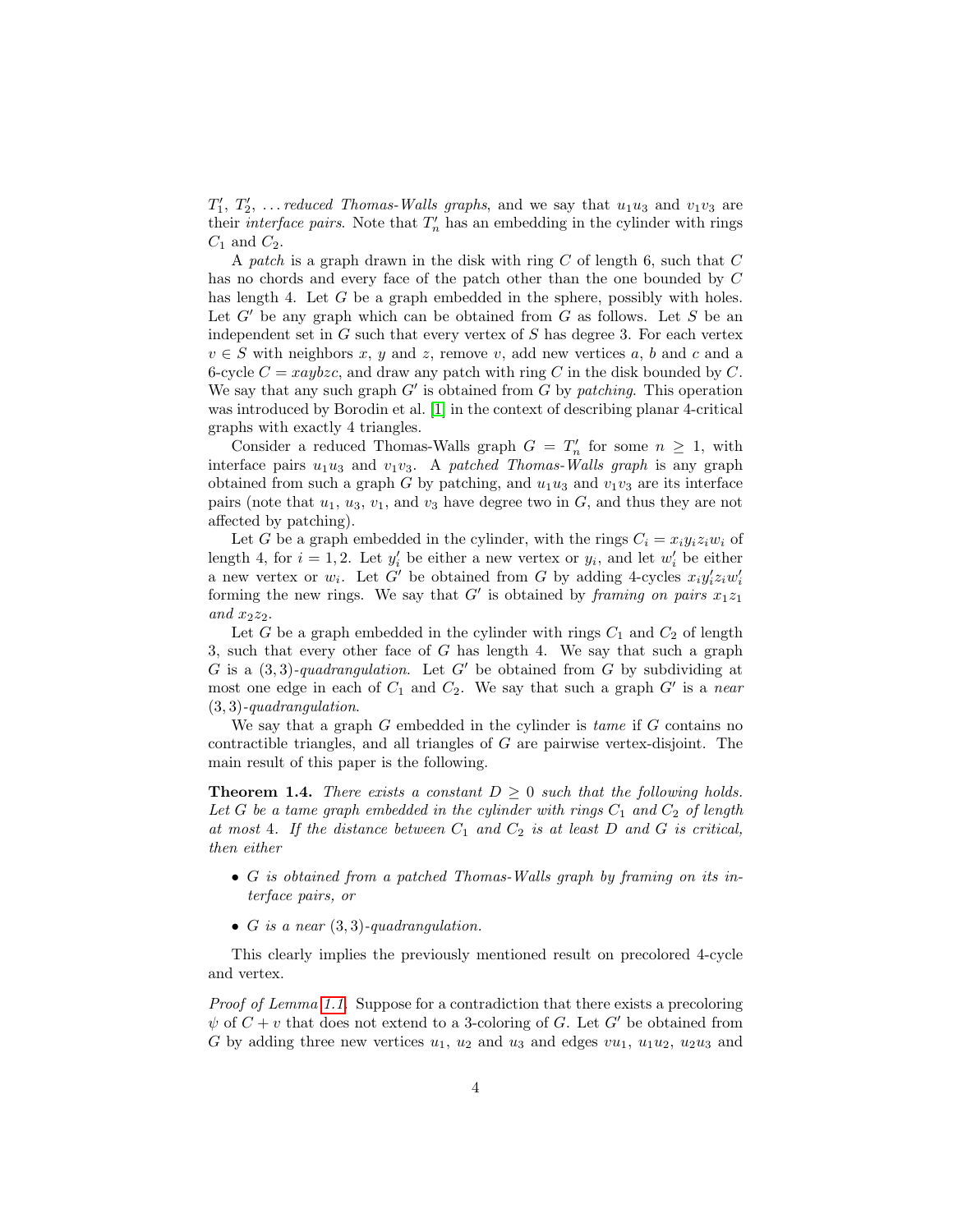$u_3v$ , with the 4-cycle  $C' = vu_1u_2u_3$  drawn so that it forms a face. Drill a hole inside  $C'$ , turning it into a ring. Let  $\psi'$  be any 3-coloring of  $C\cup C'$  that extends  $\psi$ , and note that  $\psi'$  does not extend to a 3-coloring of G'. Hence, G' has a critical subgraph  $G''$ . By Theorem [1.4,](#page-3-0) either  $G''$  is obtained from a patched Thomas-Walls graph by framing on its interface pairs, or  $G''$  is a near  $(3, 3)$ quadrangulation. However, this is a contradiction, since in either of the cases, each ring contains at most two vertices of degree two, while  $C'$  contains three vertices of degree two.  $\Box$ 

Let us remark that which 3-colorings of the rings of a framed patched Thomas-Walls graph or a near  $(3, 3)$ -quadrangulation extend to a 3-coloring of the whole graph was determined in the first paper of this series (Dvořák and Lidický  $[7]$ , Lemmas 2.5 and 2.9).

In Section [2,](#page-4-0) we prove a lemma based on an idea of [\[4\]](#page-11-7) that allows us to introduce new non-contractible  $(\leq 4)$ -cycles. This enables us to apply the result of the first paper of the series [\[7\]](#page-11-9), where we considered graphs in cylinder containing many non-contractible  $(\leq 4)$ -cycles, and thus prove Theorem [1.4](#page-3-0) (Section [3\)](#page-10-2).

# <span id="page-4-0"></span>2 Cutting a cylinder

Let us start by introducing several previous results. The following is a special case of the main result of Dvořák et al. [\[3\]](#page-11-4).

<span id="page-4-3"></span>**Theorem 2.1** ([\[3\]](#page-11-4)). For every integer  $k \geq 0$ , there exists a constant  $\beta$  with the following property. Let G be a graph embedded either in the disk or the cylinder such that the sum of the lengths of the rings is at most k. Suppose that G contains no contractible triangles, and that every non-contractible  $(\leq 4)$ -cycle in  $G$  is equal to one of the rings. Let  $F$  be the set of faces of  $G$ . If  $G$  is critical, then

<span id="page-4-1"></span>
$$
\sum_{f \in F} (|f| - 4) \le \beta. \tag{1}
$$

Notice that [\(1\)](#page-4-1) gives an upper bound  $\beta$  on the number of ( $\geq$ 5)-faces as well as upper bound  $5\beta$  on number of vertices incident to ( $>$ 5)-faces in G.

Furthermore, we need a result of Gimbel and Thomassen [\[8\]](#page-11-10), which essentially states that in a plane triangle-free graph, every precoloring of a facial cycle C of length at most 6 extends to a 3-coloring, unless  $|C| = 6$  and G contains a subgraph such that every face other than the one bounded by  $C$  has length 4.

<span id="page-4-2"></span>**Theorem 2.2.** Let G be a triangle-free graph drawn in the disk with the ring C of length at most 6. If G is critical, then  $|C| = 6$  and all other faces of G have length 4. Furthermore, a precoloring  $\psi$  of  $C = v_1v_2v_3v_4v_5v_6$  does not extend to a 3-coloring of G if and only if either

• C has a chord  $v_i v_{i+3}$  for some  $i \in \{1,2,3\}$  and  $\psi(v_i) = \psi(v_{i+3})$ , or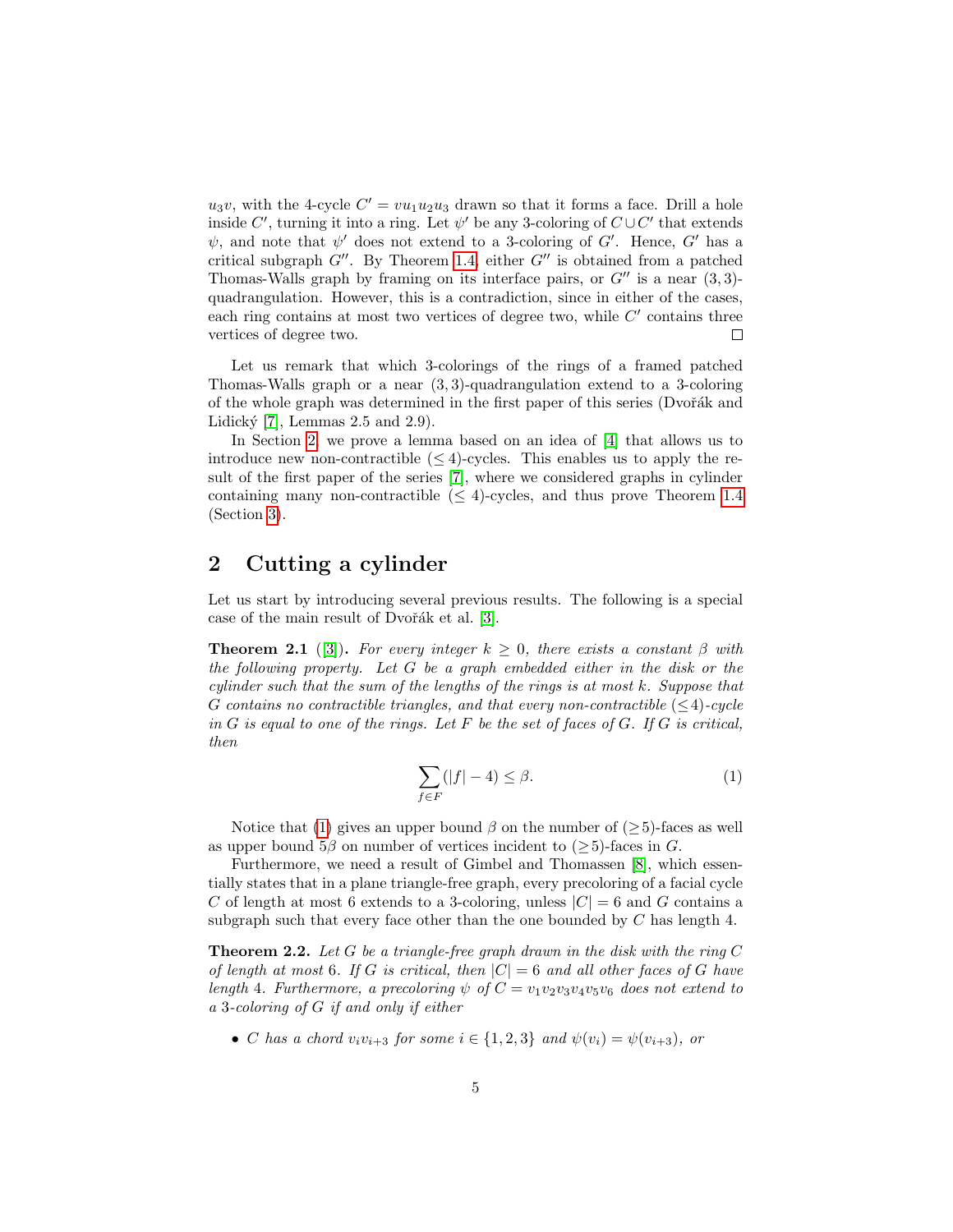• C is an induced cycle and  $\psi(v_1) = \psi(v_4)$ ,  $\psi(v_2) = \psi(v_5)$ , and  $\psi(v_3) =$  $\psi(v_6)$ .

Let us give an observation about critical graphs that is often useful.

<span id="page-5-0"></span>**Lemma 2.3.** Let G be a graph drawn in the sphere with holes so that every triangle is non-contractible. If G is critical, then

- every vertex  $v \in V(G)$  that does not belong to the rings has degree at least three,
- every contractible  $(\leq 5)$ -cycle in G bounds a face, and
- if K is a closed walk of length 6 in G forming the boundary of an open disk  $\Lambda$ , then either  $\Lambda$  is a face of G, or all faces of G contained in  $\Lambda$  have length 4.

*Proof.* Let C be the union of the rings of G. Consider any vertex  $v \in V(G)$  $V(C)$ . Suppose for a contradiction that v has degree at most 2. Let  $\psi$  be any 3-coloring of C that extends to a 3-coloring  $\varphi$  of  $G - v$ . Then  $\psi$  also extends to a 3-coloring of G, by giving the vertices of  $V(G) \setminus \{v\}$  the same color as in the coloring  $\varphi$  and by choosing a color of v distinct from the colors of its neighbors. This contradicts the assumption that  $G$  is critical.

Next, suppose for a contradiction that K is a contractible  $(< 5$ )-cycle in G that does not bound a face. Let  $G_2$  be the subgraph of G drawn in the closed disk bounded by K, and let  $G_1 = G - (V(G_2) \setminus V(K))$ . Since G is critical, there exists a 3-coloring  $\psi$  of C that extends to a 3-coloring  $\varphi$  of  $G_1$ , but does not extend to a 3-coloring of G. Hence, the restriction of  $\varphi$  to K does not extend to a 3-coloring of  $G_2$ . However, this contradicts Theorem [2.2.](#page-4-2)

The last conclusion of the lemma follows by a similar argument as the one for  $(\leq 5)$ -cycle.  $\Box$ 

Let  $G_1$  and  $G_2$  be two graphs embedded in the cylinder, with the same rings. We say that  $G_1$  dominates  $G_2$  if every precoloring  $\psi$  of the rings that extends to a 3-coloring of  $G_1$  also extends to a 3-coloring of  $G_2$ . For two subgraphs  $H_1$ and  $H_2$  of a graph G, let  $d(H_1, H_2)$  denote the length of the shortest path in G with one end in  $H_1$  and the other end in  $H_2$ . We now prove the key result of this section.

<span id="page-5-1"></span>**Lemma 2.4.** There exists an integer  $d_0 \geq 3$  with the following property. Let G be a critical graph embedded in the cylinder with rings  $C_1$  and  $C_2$  of length at most 4, such that the distance between  $C_1$  and  $C_2$  is  $d \geq d_0$ , G contains no contractible triangles, and every non-contractible  $(\leq 4)$ -cycle of G is equal to one of the rings. There exists a tame graph  $G'$  in the cylinder with the same rings, such that

- $\bullet$  G' dominates G,
- the distance between  $C_1$  and  $C_2$  in  $G'$  is at least  $d-2$ ,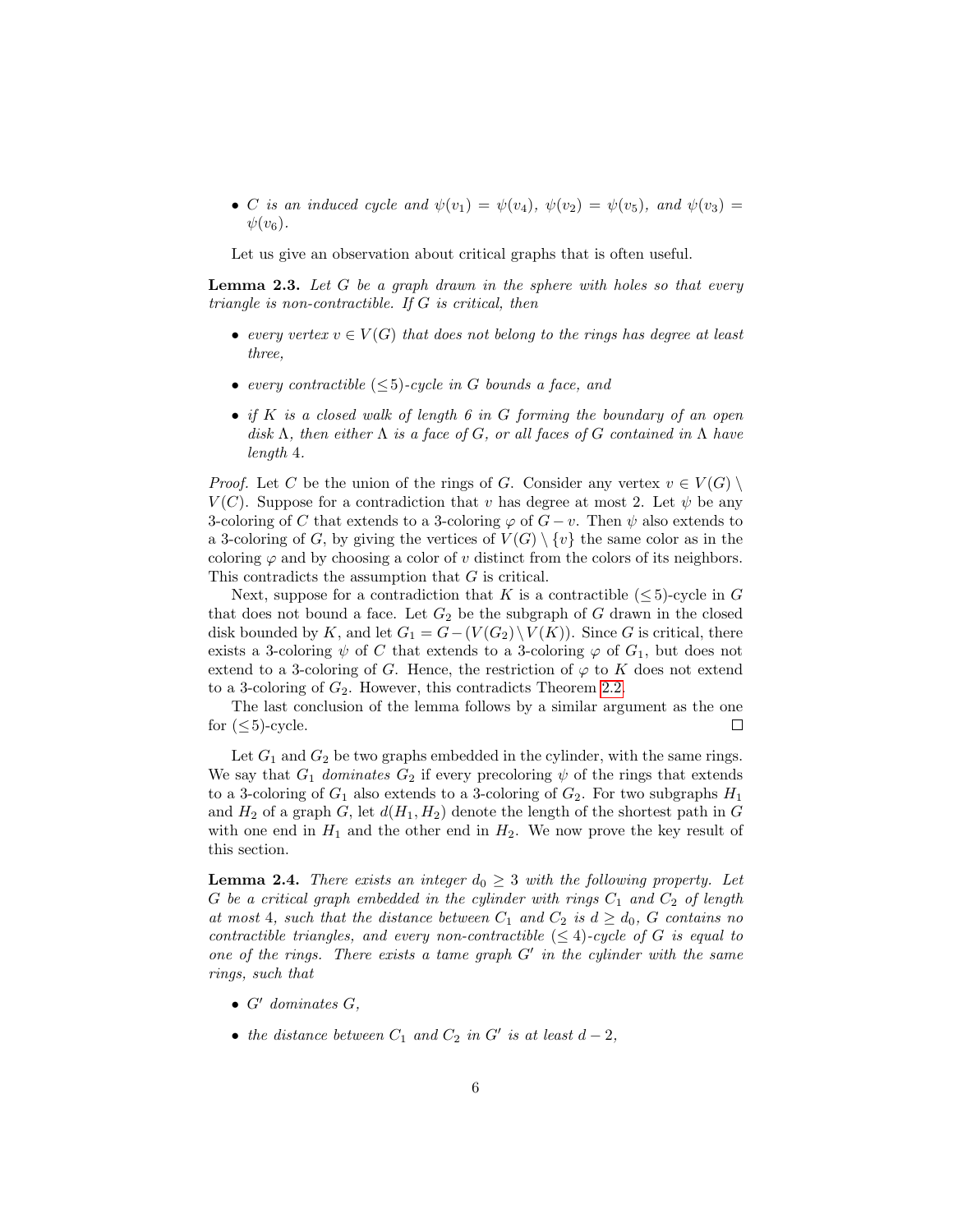- G' contains a non-contractible  $(\leq 4)$ -cycle distinct from  $C_1$  and  $C_2$ ,
- there exists a vertex  $z \in V(G')$  such that the distance between  $C_1 \cup C_2$  and z is at least three, and z is contained in all non-contractible  $(\leq 4)$ -cycles of  $G'$  distinct from the rings, and
- if H' is a near (3,3)-quadrangulation with rings  $C_1$  and  $C_2$  and  $H' \subseteq G'$ , then  $G$  is a near  $(3, 3)$ -quadrangulation with the same 5-faces as  $H'$ .

*Proof.* Let  $\beta$  be the constant of Theorem [2.1.](#page-4-3) Let  $d_0 = (5\beta+1)(5(\beta+4)+2)+12$ . We prove the claim by induction on the number of vertices of  $G$ ; hence, assume that the claim holds for all graphs with fewer than  $|V(G)|$  vertices.

Let  $f = v_1v_2v_3v_4$  be a 4-face of G at distance at least 3 from  $C_1 \cup C_2$  such that no vertex of f is incident with a face of length greater than 4. Let  $G_1$  be the graph obtained from G by identifying  $v_1$  with  $v_3$  to a new vertex  $z_1$ , and let  $G_2$  be the graph obtained from G by identifying  $v_2$  with  $v_4$  to a new vertex  $z_2$ . If  $G_1$  contained a contractible triangle  $z_1xy$ , then G would contain a contractible 5-cycle  $v_1v_2v_3xy$ . Since G is critical, Lemma [2.3](#page-5-0) implies that  $v_1v_2v_3xy$  bounds a face, contrary to the assumption that all faces incident with  $v_2$  have length 4. We conclude that every triangle in  $G_1$  is non-contractible. By the assumption on the distance between f and  $C_1 \cup C_2$ , the triangles of  $G_1$  that contain  $z_1$  are disjoint with  $C_1 \cup C_2$ .

Let us first discuss the case that the distance between  $C_1$  and  $C_2$  in  $G_1$  is at least  $d$ . Observe that every 3-coloring of  $G_1$  extends to a 3-coloring of  $G$ (by giving  $v_1$  and  $v_3$  the color of  $z_1$ ), and thus  $G_1$  dominates  $G$ . Let  $G'_1$  be a maximal critical subgraph of  $G_1$ , and note that  $G'_1$  also dominates G. If  $G'_1$  is tame, then let  $G_1'' = G_1'$ . Otherwise, let  $T_1$  and  $T_2$  be triangles of  $G_1'$  containing  $z_1$ , chosen so that the part  $\Sigma$  of the cylinder between  $T_1$  and  $T_2$  is maximal. Let  $G_1''$  be the graph obtained from  $G_1'$  by removing all vertices and edges contained in the interior of  $\Sigma$  and by identifying the corresponding vertices of  $T_1$  and  $T_2$ .

In the latter case, Theorem [2.2](#page-4-2) implies that every 3-coloring of  $G_1''$  extends to a 3-coloring of  $G_1'$ , and thus  $G_1''$  also dominates G. Note that  $G_1''$  is tame and all non-contractible ( $\leq$ 4)-cycles in  $G''_1$  distinct from the rings contain  $z_1$ .

Let us consider the situation that a near  $(3, 3)$ -quadrangulation H' with rings  $C_1$  and  $C_2$  is a subgraph of  $G''_1$ . Consider any face h of H'. Then h either corresponds to a face in  $G$ , or  $h$  is incident with  $z_1$  and corresponds to a contractible  $(|h| + 2)$ -cycle K in G containing the path  $v_1v_2v_3$ . Suppose the latter. Since the distance between  $z_1$  and  $C_1 \cup C_2$  in  $H'$  is at least three, it follows that h has length 4. Since  $v_2$  is not incident with a 6-face in  $G$ , all the faces of G contained in the closed disk bounded by K have length 4 by Lemma [2.3.](#page-5-0) Since  $v_1$  is not incident with a 6-face in  $G$ , the same argument shows that if  $G_1'' \neq G_1'$ , then all faces of G contained in the disk bounded by the closed walk corresponding to  $T_1 \cup T_2$  have length 4. Note that one of these cases accounts for all faces of  $G$ , and thus  $G$  is a near  $(3, 3)$ -quadrangulation with the same 5-faces as  $H'$ .

If  $G_1''$  contains a non-contractible  $(\leq 4)$ -cycle distinct from the rings, then the distance between the rings of  $G_1''$  is at least  $d-2$  (due to the possible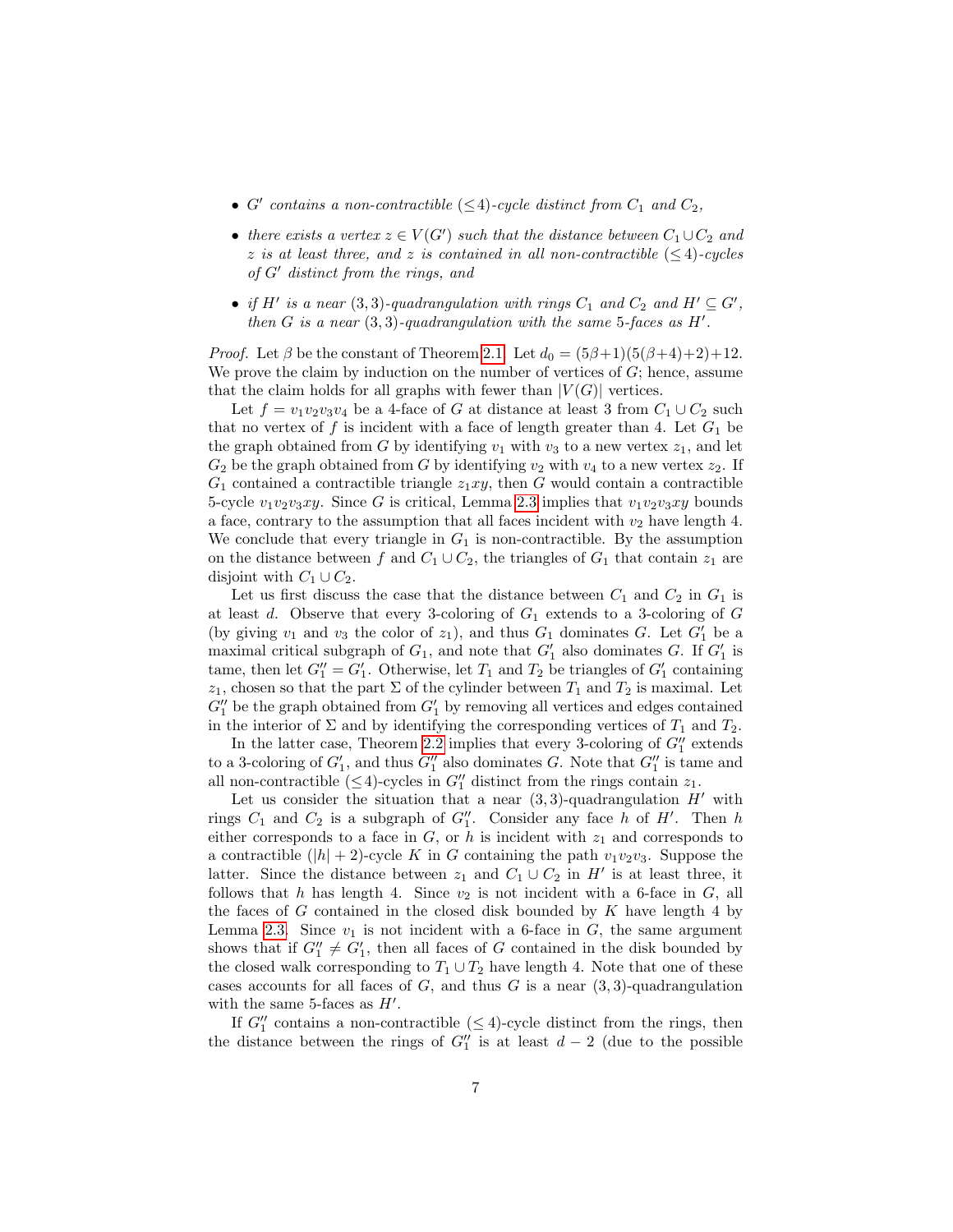identification of  $T_1$  with  $T_2$  during the construction of  $G_1''$  and we can set  $G' = G''_1$  in the conclusions of Lemma [2.4.](#page-5-1) Otherwise,  $G''_1 = G'_1$ , and thus  $G_1''$  is critical and the distance between the rings of  $G_1''$  is at least d. By the induction hypothesis, there exists a graph  $G'$  dominating  $G'_{1}$  (and thus also  $G$ ) that satisfies the conclusions of Lemma [2.4.](#page-5-1)

Therefore, we can assume that the distance between  $C_1$  and  $C_2$  in  $G_1$  is less than d, and by symmetry, the distance between  $C_1$  and  $C_2$  in  $G_2$  is also less than d. Thus, without loss of generality, there exist paths  $P_1$  and  $P_2$  joining  $v_1$  and  $v_2$ , respectively, to  $C_1$ , and paths  $P_3$  and  $P_4$  joining  $v_3$  and  $v_4$ , respectively, to  $C_2$ , such that  $|P_1|+|P_3| \leq d-1$  and  $|P_2|+|P_4| \leq d-1$ . Since the distance between  $C_1$  and  $C_2$  in G is at least d, we have  $|P_1| + |P_4| \ge d - 1$  and  $|P_2| + |P_3| \ge d - 1$ . Summing the inequalities, we have  $2d - 2 \leq |P_1| + |P_2| + |P_3| + |P_4| \leq 2d - 2$ , and thus all the inequalities hold with equality. Consequently,  $|P_1| = |P_2|$  and  $|P_3| = |P_4|$ .

Therefore, we can assume that for every 4-face  $f$  of  $G$  at distance at least 3 from  $C_1 \cup C_2$  that shares no vertex with a ( $\geq 5$ )-face, there exists a labelling  $v_1v_2v_3v_4$  of the vertices of f such that  $d(C_1, v_1) = d(C_1, v_2)$  and  $d(C_1, v_3) =$  $d(C_1, v_4) = d(C_1, v_1) + 1$ . For an integer  $a \geq 0$ , let  $A_a$  denote the set of vertices of G at distance exactly a from  $C_1$ . Suppose that  $5 \le a \le d_0 - 5$  and that all vertices of G in  $A_{a-1} \cup A_a \cup A_{a+1}$  are only incident with 4-faces. Observe that if two vertices of  $A_a$  are incident with the same face, then they are adjacent, and that  $C_1$  and  $C_2$  are in different components of  $G - A_a$ . Therefore, there exists a non-contractible cycle in G with all vertices in  $A_a$ ; let  $Q_a$  denote the shortest such cycle (in particular,  $Q_a$  is induced).

Let  $Q_a = v_1 \dots v_k$ . For  $1 \leq i \leq k$ , let  $P_i$  denote a path of length a from  $v_i$ to  $C_1$ . Observe that we can choose the paths so that for any  $i, j \in \{1, ..., k\},$ if  $P_i$  and  $P_j$  intersect, then  $P_i \cap P_j$  is a path with an end in  $C_1$ . Let  $P_{k+1} = P_1$ and  $v_{k+1} = v_1$ . For  $1 \leq i \leq k$ , if  $P_i$  and  $P_{i+1}$  intersect, then let  $K_i$  be the cycle contained in  $P_i \cup P_{i+1} \cup \{v_i v_{i+1}\}.$  Observe that since  $C_1$  has at most 4 edges, the cycle  $K_i$  exists for at least  $k-4$  values of i. On the other hand,  $K_i$  has odd length, and thus an odd face of  $G$  is contained in the open disk bounded by  $K_i$ . Therefore, the cycle  $K_i$  exists for at most  $\beta$  values of i. We conclude that  $k \leq \beta + 4$ .

By Theorem [2.1,](#page-4-3) at most  $5\beta$  vertices of G are incident with a face of length greater than 4. By the choice of  $d_0$ , there exists an integer  $a \geq 5$  such that all vertices of G at distance at least  $a-1$  and at most  $a+5(\beta+4)+1\leq d_0-4$  from  $C_1$  are incident only with 4-faces. Since  $|Q_a| \leq \beta + 4$ , there exists an integer b such that  $a \leq b \leq a + 5(\beta + 4) - 5$  and  $|Q_b| \leq |Q_i|$  for all  $b \leq j \leq b + 5$ .

Let  $Q_b = v_1 \ldots v_k$  and consider any  $i \in \{1, \ldots, k\}$ . Since no 4-face has three vertices at distance b from  $C_1$ , there exists an edge  $v_iu_i \in E(G)$  such that  $Q_b$ separates  $u_i$  from  $C_1$ . If there existed another such edge incident with  $v_i$ , then G would contain a 4-face  $u_i v_i u'_i w$  with  $d(u_i, C_1) = d(u'_i, C_1) = b + 1$ , which is a contradiction. It follows that there exists exactly one such vertex  $u_i$  for each  $i = 1, \ldots, k$ . Since all faces incident with  $Q_b$  have length 4,  $u_1u_2 \ldots u_k$  is a non-contractible closed walk in G. By the choice of  $Q_b$ ,  $u_1u_2 \ldots u_k$  is a cycle, and we can choose it as  $Q_{b+1}$ .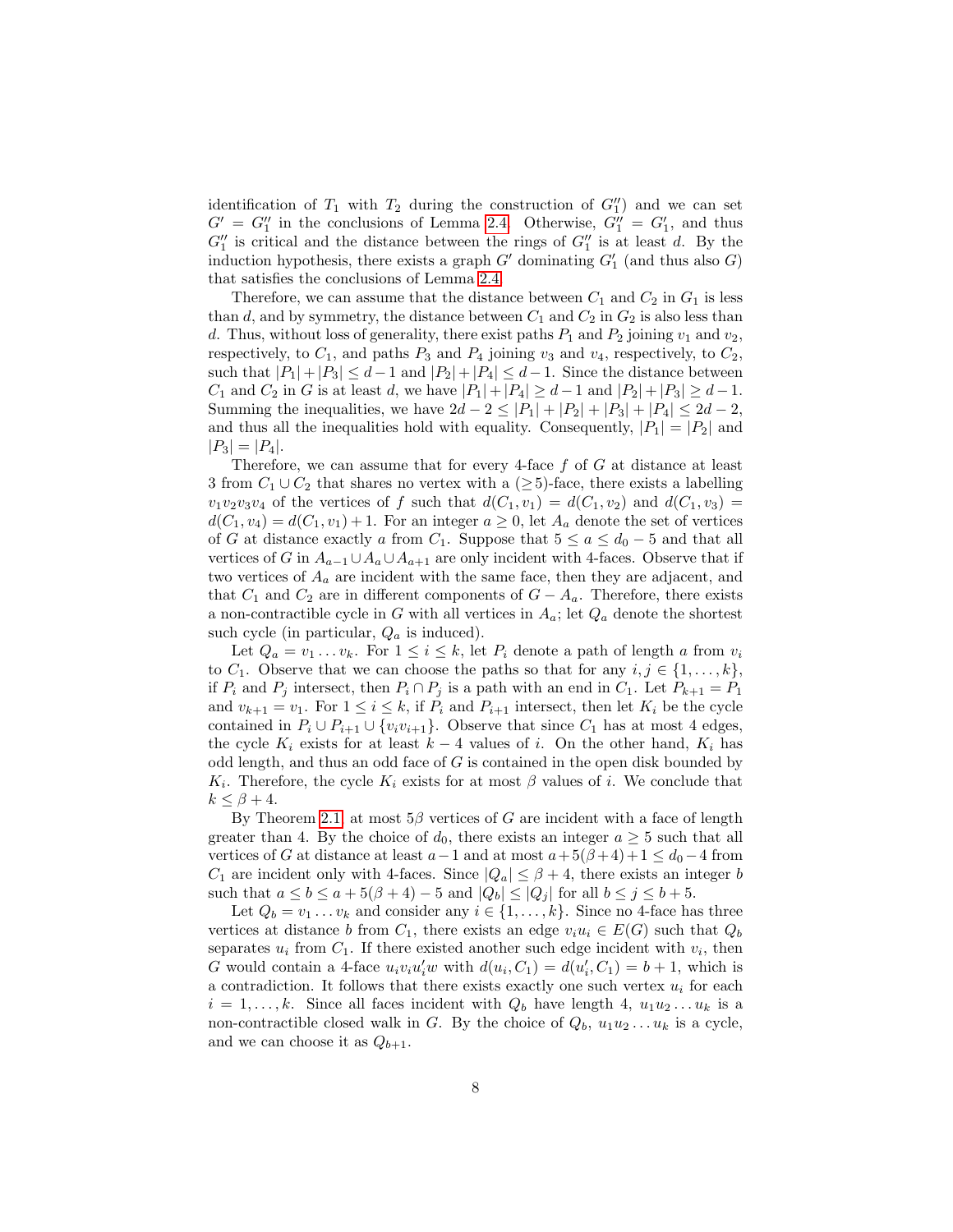

<span id="page-8-0"></span>Figure 2: Situation at the end of Lemma [2.4](#page-5-1) for  $k = 6$ .

The same argument shows that we can choose  $Q_{b+2}, \ldots, Q_{b+5}$  so that the subgraph of G drawn between  $Q_b$  and  $Q_{b+5}$  is a  $6 \times k$  cylindrical grid, see Figure [2.](#page-8-0) Let  $Q_{b+2} = x_1 x_2 ... x_k$  and  $Q_{b+3} = y_1 y_2 ... y_k$ . If k is even, then let  $R = \{x_1, y_2, x_3, y_4, \ldots, x_{k-3}\}.$  If k is odd, then let  $R = \{x_1, y_2, x_3, \ldots, x_{k-2}\}.$ Let  $G'$  be the graph obtained from  $G$  by identifying the vertices of  $R$  to a single vertex r. Observe that  $G'$  dominates G and that r is contained in a new non-contractible  $(\leq 4)$ -cycle in G'. Furthermore, since we only contracted 4-faces inside a quadrangulated cylinder, observe that if  $G'$  contains a near  $(3, 3)$ quadrangulation with rings  $C_1$  and  $C_2$  as a subgraph, then G is a near  $(3, 3)$ quadrangulation as well. Hence,  $G'$  satisfies the conclusions of Lemma [2.4.](#page-5-1)

We need an iterated version of this lemma. Let  $G$  be a tame graph embedded in the cylinder with rings of length at most 4. We say that  $G$  is a *chain* of graphs  $G_1, \ldots, G_n$ , if there exist non-contractible  $(\leq 4)$ -cycles  $C_0, \ldots, C_n$  in G such that

- the cycles are pairwise vertex-disjoint except that for  $(i, j) \in \{(0, 1), (n, n-1)\}$ 1)},  $C_i$  can intersect  $C_j$  if  $C_i$  is a 4-cycle and  $C_j$  is a triangle,
- for  $0 \leq i < j < k \leq n$  the cycle  $C_j$  separates  $C_i$  from  $C_k$ ,
- the cycles  $C_0$  and  $C_n$  are the rings of  $G$ ,
- every triangle of G is equal to one of  $C_0, \ldots, C_n$ , and
- for  $1 \leq i \leq n$ , the subgraph of G drawn between  $C_{i-1}$  and  $C_i$  is isomorphic to  $G_i$ .

We say that  $C_0, \ldots, C_n$  are the *cutting cycles* of the chain.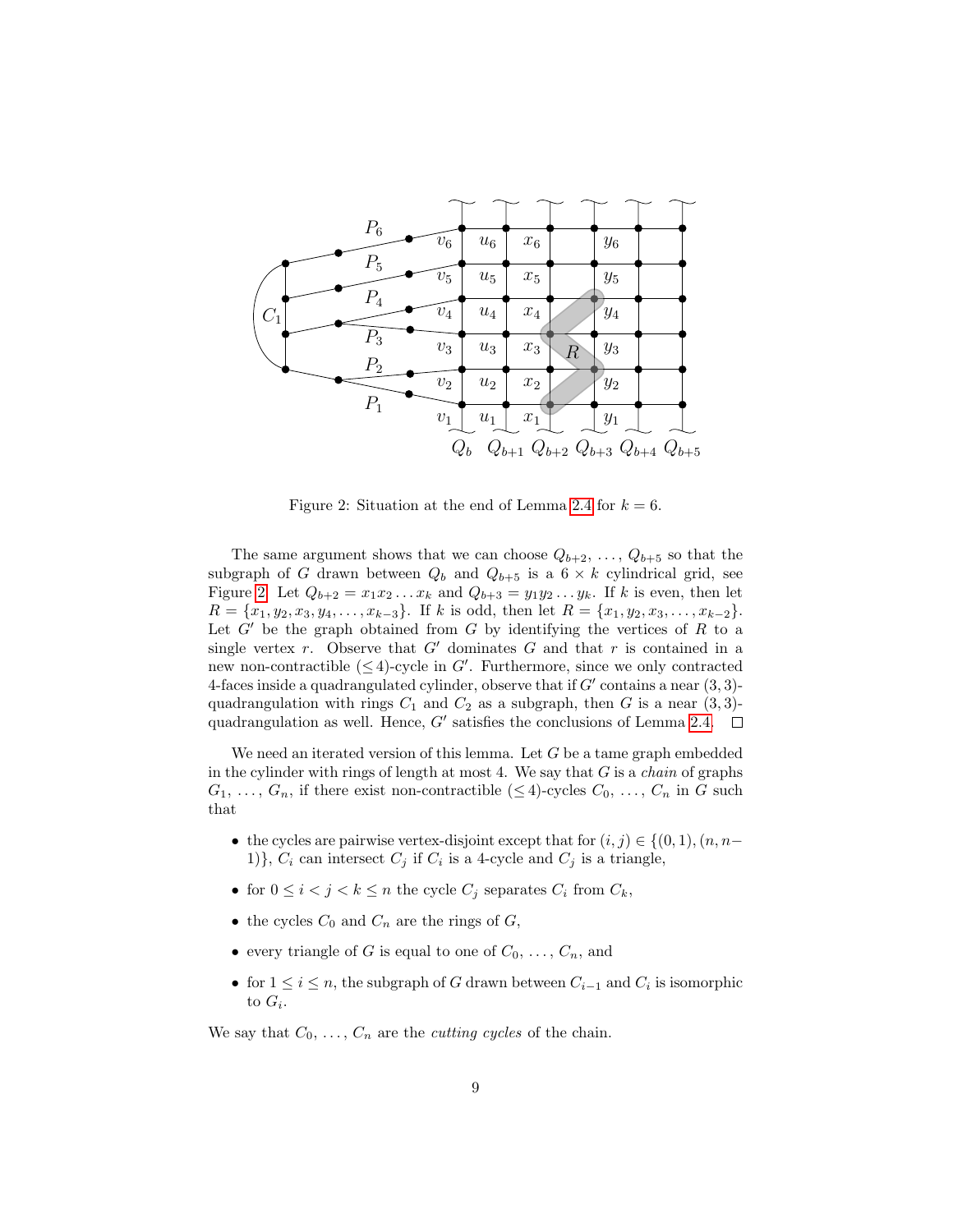<span id="page-9-0"></span>**Lemma 2.5.** For every integer  $c > 0$ , there exists an integer  $d_1 \geq 0$  with the following property. Let G be a tame graph embedded in the cylinder with rings  $C_1$  and  $C_2$  of length at most 4, such that the distance between  $C_1$  and  $C_2$  is  $d \geq d_1$ . If G is not a chain of at least c graphs, then there exists a tame graph  $G'$  in the cylinder with the same rings, such that

- $\bullet$  G' dominates G,
- the distance between  $C_1$  and  $C_2$  in G is at least  $d 6c$ ,
- $G'$  is a chain of c graphs  $G_1, \ldots, G_c$ ,
- every non-contractible  $(\leq 4)$ -cycle in G' intersects a ring of one of  $G_1$ ,  $\ldots, G_c, \text{ and}$
- if  $G'$  contains a near  $(3, 3)$ -quadrangulation with rings  $C_1$  and  $C_2$  as a subgraph, then G contains a near  $(3, 3)$ -quadrangulation with rings  $C_1$  and  $C_2$  as a subgraph as well.

*Proof.* Let  $d_0$  be the constant from Lemma [2.4,](#page-5-1) and let  $d_1 = c(d_0 + 7) + 6c$ .

Let  $C = K_0, K_1, \ldots, K_t$  be a sequence of cutting cycles of a chain in G with  $t < c$ , chosen so that every non-contractible  $(\leq 4)$ -cycle in G intersects one of the cutting cycles. We prove that the conclusions of the lemma hold if the distance between  $C_1$  and  $C_2$  is at least  $c(d_0 + 7) + 6(c - t)$ . The proof is by induction on decreasing t; hence, we assume that the claim holds for all chains of length greater than t.

Since the distance between  $K_0$  and  $K_t$  is greater than  $c(d_0+7)$ , there exists i such that the distance between  $K_i$  and  $K_{i+1}$  is at least  $d_0 + 4$ . Let  $K_i'$  and  $K_{i+1}'$ be non-contractible ( $\leq 4$ )-cycles in G intersecting  $K_i$  and  $K_{i+1}$ , respectively, such that the subgraph  $F$  of  $G$  drawn between  $K_i'$  and  $K_{i+1}'$  is minimal. Let  $F_0$  be a maximal critical subgraph of  $F$ . Note that the distance between the rings of  $F_0$  is at least  $d_0$ , and that  $F_0$  contains no non-contractible ( $\leq 4$ )-cycles distinct from the rings by the choice of  $C$ . Let  $F'$  be the graph obtained from  $F_0$  by applying Lemma [2.4.](#page-5-1) Let  $Q$  be the graph obtained from  $G$  by replacing the subgraph drawn between  $K_i'$  and  $K_{i+1}'$  by  $F'$ .

If Q contains a near  $(3,3)$ -quadrangulation H with rings  $C_1$  and  $C_2$  as a subgraph, then  $H \cap F'$  is also a near  $(3,3)$ -quadrangulation, and thus  $F_0$  is a near (3, 3)-quadrangulation with the same 5-faces as  $H \cap F'$  by the conclusions of Lemma [2.4;](#page-5-1) and thus the subgraph of G obtained from H by replacing  $H \cap F'$ by  $F_0$  is a near  $(3, 3)$ -quadrangulation.

Since the distance between  $K'_{i}$  and  $K'_{i+1}$  in  $F'$  is smaller than the distance in F by at most two, it follows that the distance between  $C_1$  and  $C_2$  in Q is smaller than the distance in  $G$  by at most 6. Let  $\mathcal{C}'$  be the sequence obtained from C by adding one of the  $(\leq 4)$ -cycles of F' distinct from its rings. Observe that every non-contractible  $(\leq 4)$ -cycle in Q intersects one of the cycles of C'.

If  $t = c - 1$ , then Lemma [2.5](#page-9-0) holds with  $G' = Q$ . Otherwise, Lemma 2.5 follows by the induction hypothesis for  $Q$  and  $C'$ .  $\Box$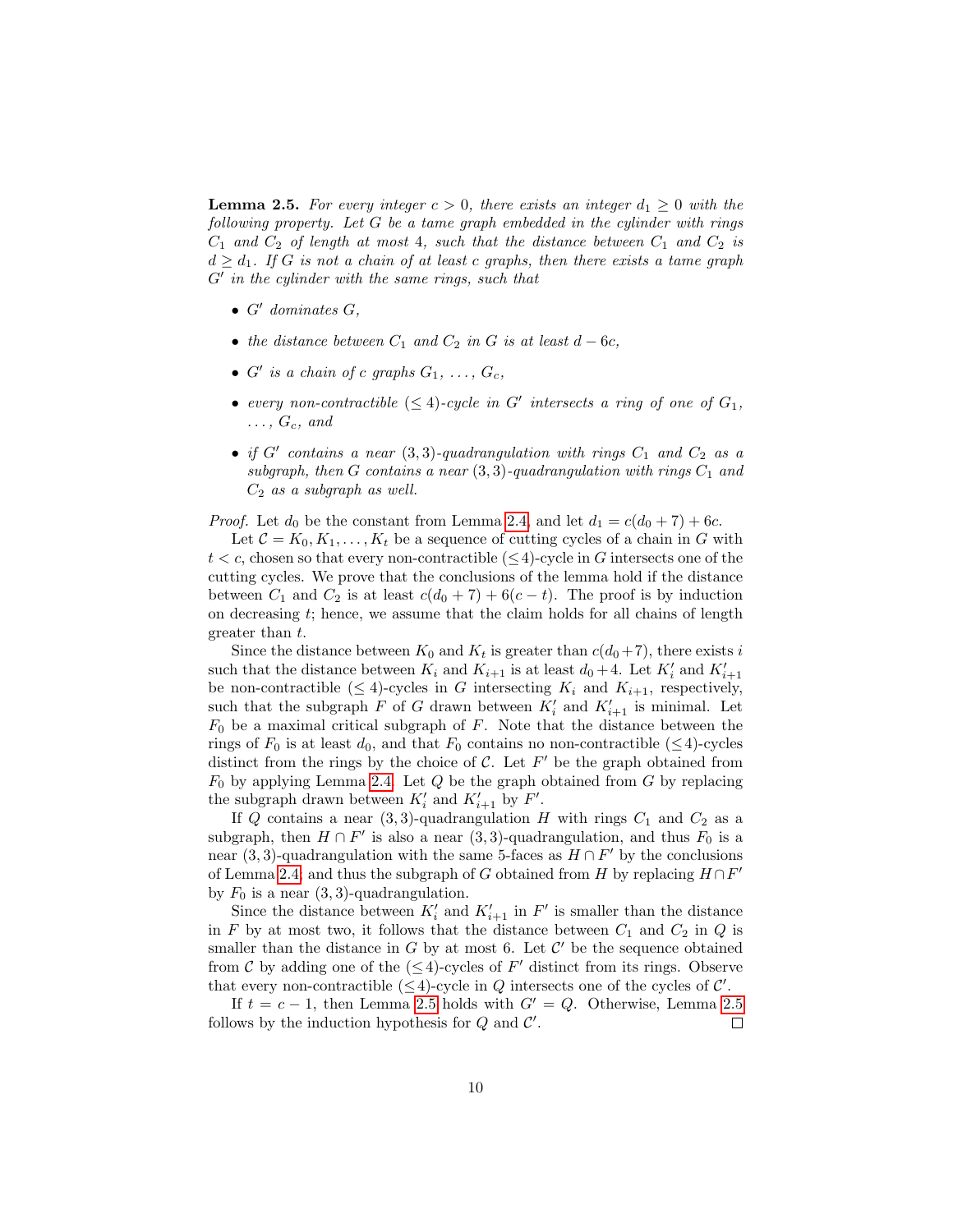## <span id="page-10-2"></span>3 Graphs in cylinder with rings far apart

In [\[7\]](#page-11-9), we proved the following.

<span id="page-10-3"></span>**Theorem 3.1** ([\[7\]](#page-11-9), Theorem 1.1). There exists a constant  $c \geq 0$  such that the following holds. Let G be a tame graph embedded in the cylinder with the rings  $C_1$  and  $C_2$  of length at most 4. If G is a chain of at least c graphs, then one of the following holds:

- every precoloring of  $C_1 \cup C_2$  extends to a 3-coloring of G, or
- G contains a subgraph obtained from a patched Thomas-Walls graph by framing on its interface pairs, with rings  $C_1$  and  $C_2$ , or
- G contains a near  $(3,3)$ -quadrangulation with rings  $C_1$  and  $C_2$  as a subgraph.

It is now straightforward to prove our main result by combining Theorem [3.1](#page-10-3) and Lemma [2.5.](#page-9-0)

*Proof of Theorem [1.4.](#page-3-0)* Let c be the constant of Theorem [3.1,](#page-10-3) and let  $d_1$  be the constant of Lemma [2.5](#page-9-0) with this c. Let  $D = \max(d_1, 15c)$ .

Since G is critical, there exists a precoloring of  $C_1 \cup C_2$  that does not extend to a 3-coloring of  $G$ . If  $G$  is a chain of at least  $c$  graphs, then the conclusions of Theorem [1.4](#page-3-0) follow from Theorem [3.1,](#page-10-3) since all contractible cycles of length at most 5 in G bound faces by Lemma [2.3.](#page-5-0)

Hence, assume that G is not a chain of at least c graphs, and let  $G'$  be the graph obtained by Lemma [2.5.](#page-9-0) Since  $G'$  dominates  $G$ , there exists a 3-coloring of  $C_1 \cup C_2$  that does not extend to a 3-coloring of G'. The graph G' is a chain of graphs  $G_1, \ldots, G_c$ , such that every non-contractible  $(\leq 4)$ -cycle in G' intersects one of their rings. By Theorem [3.1,](#page-10-3) there exists a subgraph  $H$  of  $G'$  with rings  $C_1$  and  $C_2$  such that either H is obtained from a patched Thomas-Walls graph by framing on its interface pairs, or  $H$  is a near  $(3, 3)$ -quadrangulation. In the latter case, the last condition in the conclusions of Lemma  $2.5$  implies that  $G$  is a near (3, 3)-quadrangulation.

Hence, assume the former. However, since the distance between  $C_1$  and  $C_2$ in G' is at least 9c, there exists  $i \in \{1, \ldots, c\}$  such that the distance between the rings of  $G_i$  is at least 5. But since  $H \subseteq G$ , it follows that  $G_i$  contains a non-contractible 4-cycle disjoint from its rings, which is a contradiction.  $\Box$ 

### References

- <span id="page-10-1"></span>[1] BORODIN, O. V., DVOŘÁK, Z., KOSTOCHKA, A., LIDICKÝ, B., AND YANCEY, M. Planar 4-critical graphs with four triangles. ArXiv e-prints 1306.1477 (June 2013).
- <span id="page-10-0"></span>[2] DVO $\check{R}$ AK, Z., KRÁL', D., AND THOMAS, R. Three-coloring triangle-free graphs on surfaces III. Graphs of girth five. ArXiv e-prints 1402.4710 (Feb. 2014).